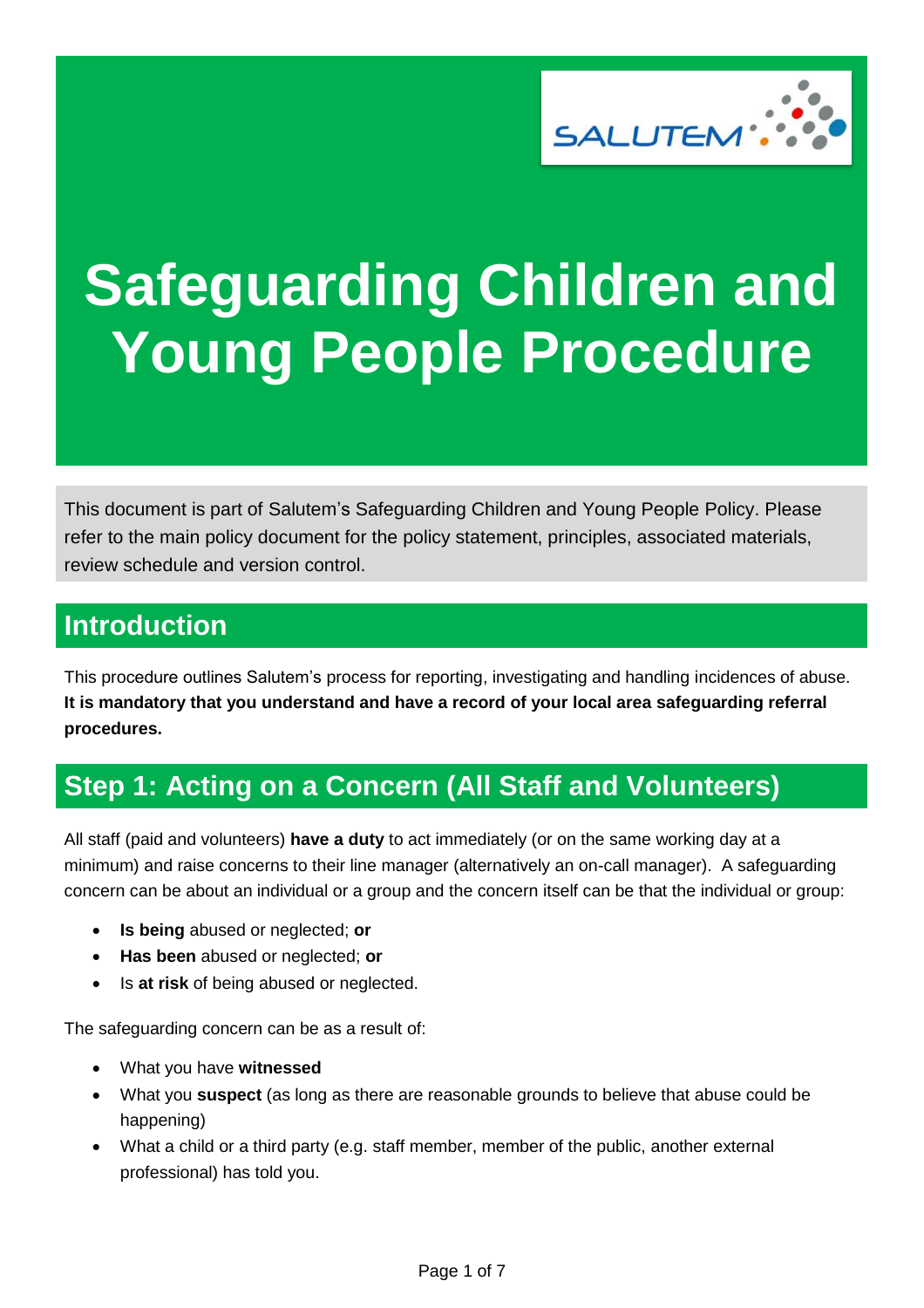The person who has or may have caused harm to a child could be any of the following (this is not exhaustive):

- A paid staff member, at any level of the organisation
- A volunteer
- Another child or adult
- A member of the public
- A relative
- Another professional / external organisation

## **Acting in an emergency / taking immediate action**

The first priority is making sure that the child is safe. In a situation where there is immediate risk of harm or need for treatment, all staff must be authorised to call the police and/or ambulance service without seeking permission by a line manager, if not doing so would cause unnecessary delay in safeguarding the child's health and welfare.

Failing to act immediately in such cases may later be construed as negligent or failing in duty of care.

## **Preserving evidence**

In cases where a serious sexual assault or physical assault may have taken place, evidence at the scene will need to be preserved. (See separate guidance on 'Preserving Evidence')

## **Responding to a child that is directly disclosing abuse**

Do not make promises about keeping information shared secret. It will need explaining to the child that you have a duty of care to raise concerns with your manager and that you are bound by limited confidentiality. (See separate guidance on 'How to Respond to a Disclosure'.) Failing to act is abusive in itself and can unnecessarily prolong the harm.

## **When abuse is witnessed**

Take care when intervening to stop abuse; you are not required to take certain actions that if by doing so you are placing yourself or the child at further risk of harm. When the abuse has stopped follow the above steps **'acting in an emergency / taking immediate action'** and **'preserving evidence'.** Do not approach or question the person who has allegedly harmed the child/children.

## **When you suspect abuse?**

When you suspect abuse, there must be grounds for and substance to this. Think about the reasons why you suspect abuse; is this because of something you have seen, something you have been told? Are there a series of signs and indicators that you are concerned about? (See separate guidance on Signs and Indicators.)

## **Raising concerns with your line manager and record keeping**

Report your concerns immediately to a line manager or on-call manager; **do not** share or discuss your concerns with anyone else. Write a record of your concern as soon as possible after the incident / disclosure and provide to your line manager or other relevant manager. Written records must be as detailed as possible, and include what you saw, what you heard, and who was present. (See separate guidance on 'Writing a record and record keeping'.)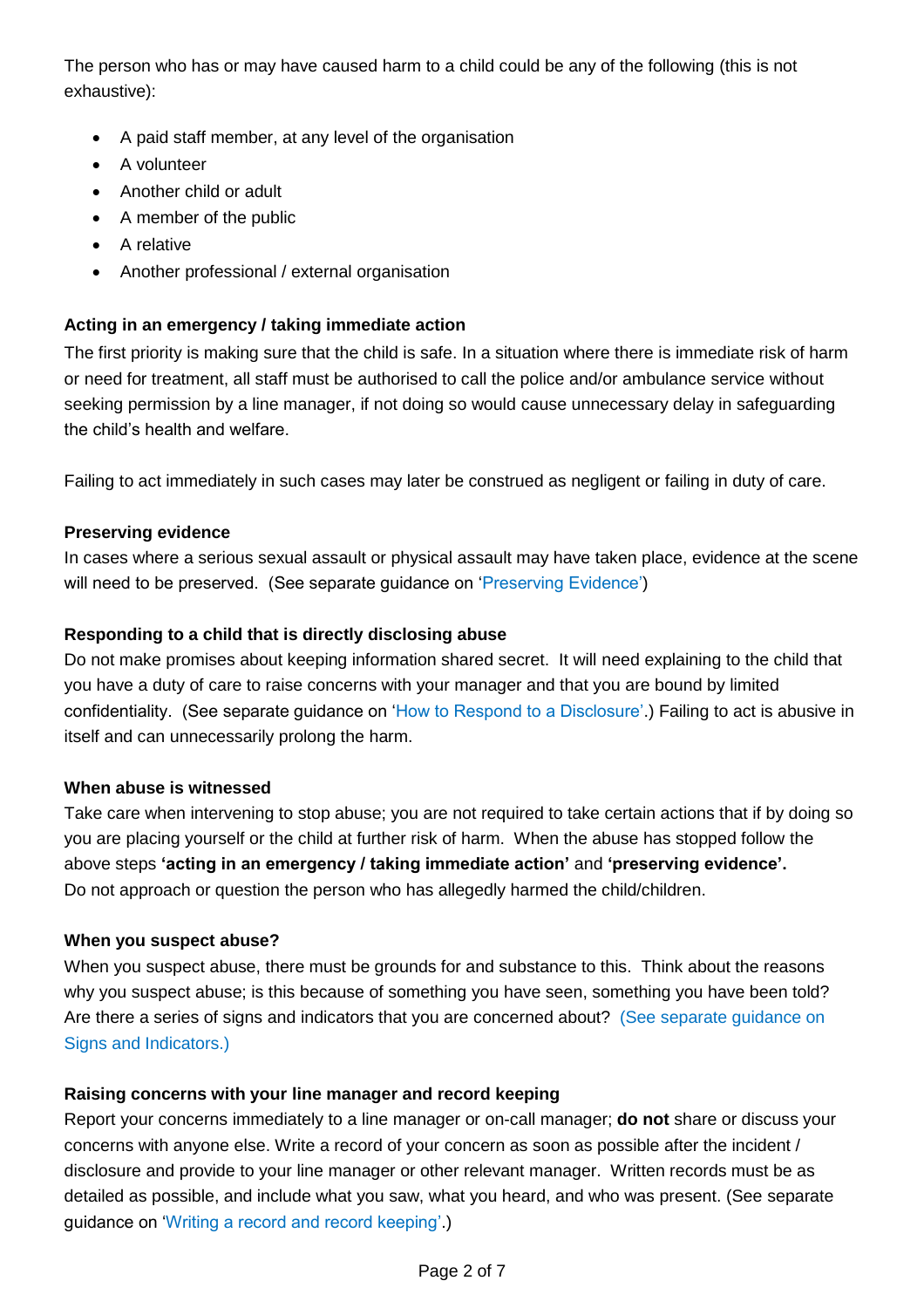## **Whistleblowing**

Whistleblowing is when you raise concerns about unsafe or illegal practice, which can include concerns about abuse and neglect. Your line manager should be your first port of call but if you feel unable to share information with them because you believe they are implicated or involved then you need to be able to speak to someone else instead. You should be able to raise your concern with your manager's line manager. Or you can follow Salutem's Whisteblowing Policy and Procedure, which will guide you on what steps to take and, in accordance with the Public Disclosure Act 1998, provide some protection from victimisation if you have raised concerns about malpractice, in good faith.

If you have grounds to believe that managers in Salutem are ignoring your concerns and not taking appropriate action then you have the right to go directly to your Local Authority and/or regulator. Your manager must make sure that these numbers are available to you and displayed somewhere you can access them.

## **Confidentiality**

You must respect and adhere to confidentiality at all times during a safeguarding process. Your line manager will provide feedback to you on what actions are being taken to respond to the concern, but this information must be treated confidentially. Any discussion with other team members will be dealt with as a disciplinary offence.

If, however the child chooses to discuss their concern further with you do not stop them, but do not probe or ask questions; write a record of what the child has told / communicated to you and tell your line manager immediately after.

# **Step 2: Reporting a concern (Service Managers)**

## **Using the threshold tool**

When a line manager receives a concern they must decide if harm has occurred, or if there is an allegation or reasonable grounds to suspect that harm has or is likely to occur. Consideration must be given on the impact of the alleged incident on the child, any previous incidents, the pattern of abuse or whether this is a one-off. (See additional guidance on 'patterns and signs and indicators'.) Consideration must also be given to the views and wishes of the child, in accordance with principles specified in Section 3 of this procedure "Older Children and Capacity to Make Decisions" and "child-centred practice".

## **Information gathering**

It may be necessary to gather more information before deciding if there is reasonable cause to believe that abuse may have occurred. This could include checking rotas, daily records, and on occasion may require some very broad discussion with staff or adults. (See separate guidance on 'What is Information Gathering').Ensure the staff member who raised the concern has written a formal record, and that body maps for bruising have been filled in. (see appendix 4 for body maps)

## **Low Risk Reporting (Single Agency Response)**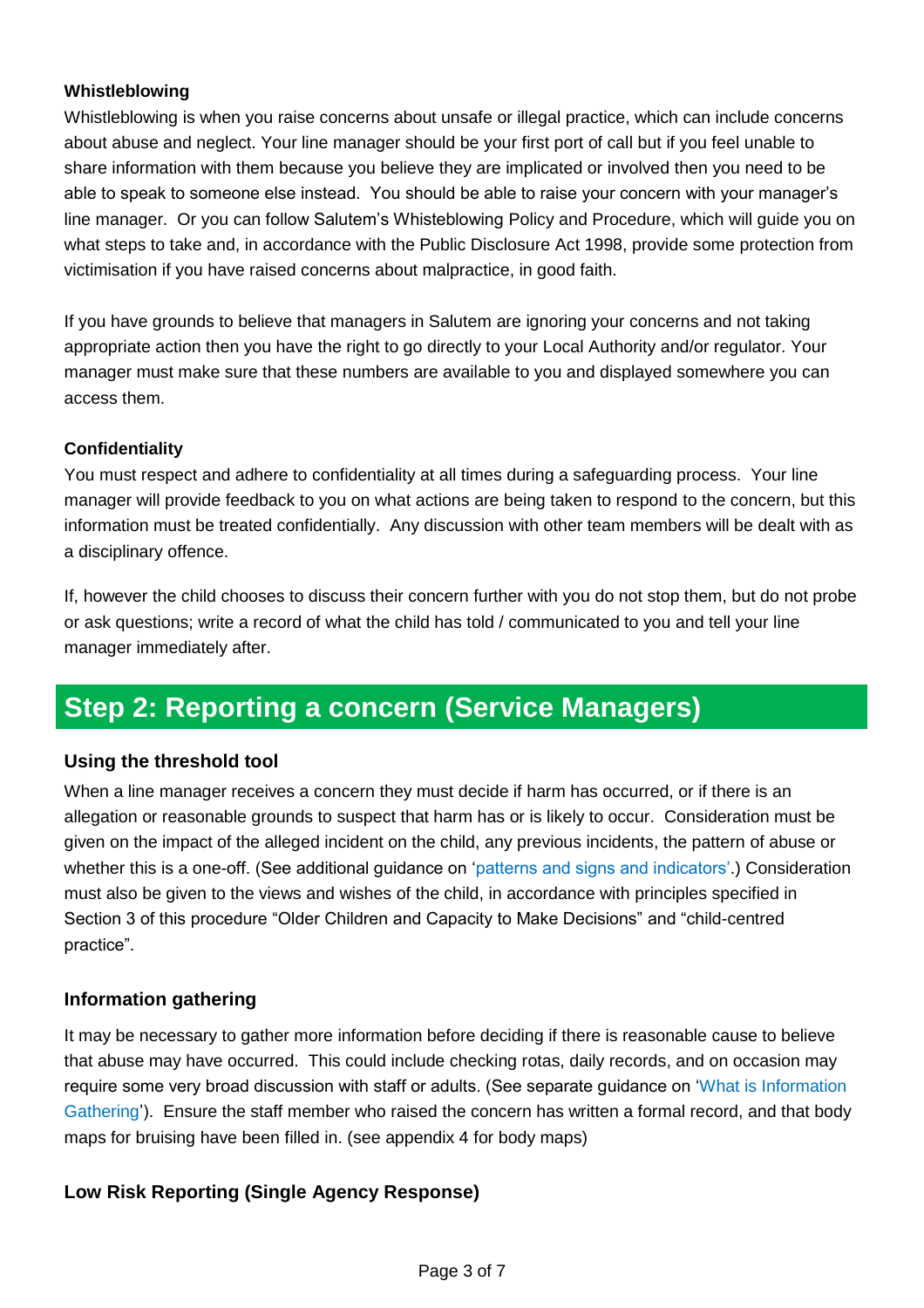If the concern has been assessed as low risk and will therefore be handled within the service, this must be recorded as a safeguarding incident on c360 by the next working day

## **Medium to High Risk Reporting (Multi-agency Response)**

When you are certain (or in any doubt) that there is an allegation of abuse and you had assessed it as medium to high risk, you must report it to your Local Authority Children's social services no later than the next working day. In order to do this, complete the **Safeguarding Incident Form on c360.** Once submitted this will alert your Area Manager and Regional Director as well as Salutem's Quality Manager and the Designated Safeguarding Lead. You will then need to follow your local area reporting procedures ensuring that the correct information is submitted in the right way. Much of the content that they require would already be available having already completed the c360 safeguarding incident form.

At this point the incident will become an open safeguarding case within Salutem and will be monitored by relevant operational area/regional manager and Salutem's Designated Safeguarding Lead. They will support you with the Local Authority decisions, subsequent investigations if required and any actions that your service, staff or the Salutem Group will take as a result. There may also be an internal investigation depending on Local Authority recommendations.

## **When to report the concern to the police**

When a serious crime or robbery has just taken place then there is a duty to call the Police via 999, as an emergency situation.

With non-emergency situations, where a safeguarding concern involves a possible crime, the number 101 should be used to contact the police.

If the situation is no longer an emergency and the concern we are reporting to the Local Authority is about another organisation / external professional the Local Authority will advise who is best placed to contact the Police.

## **Providing support and keeping the child central to the process**

In the event that a child has the maturity and understanding to consent or not consent to the concern being reported to the LA, it is important that, unless by doing so causes distress, it is explained to the child what actions have been taken so far. The child should be advised who they can approach if they have a question or need some form of support.

## **Consent**

For children or young people that have an understanding of the concern and have the maturity to give consent it is good practice to discuss what actions are being taken with the child. However, regardless of whether the child has consented or not, if the concern is that a child has suffered or is likely to suffer harm there remains the duty to report the concern to the Local Authority.

## **Managing allegations against staff, considering suspension or redeployment**

In accordance with Salutem's Disciplinary Procedure and Suspension Procedure, all safeguarding concerns in which a Salutem employee is alleged to have caused harm must be referred to and discussed with a Human Resources Manager or Consultant. A decision must be made as to whether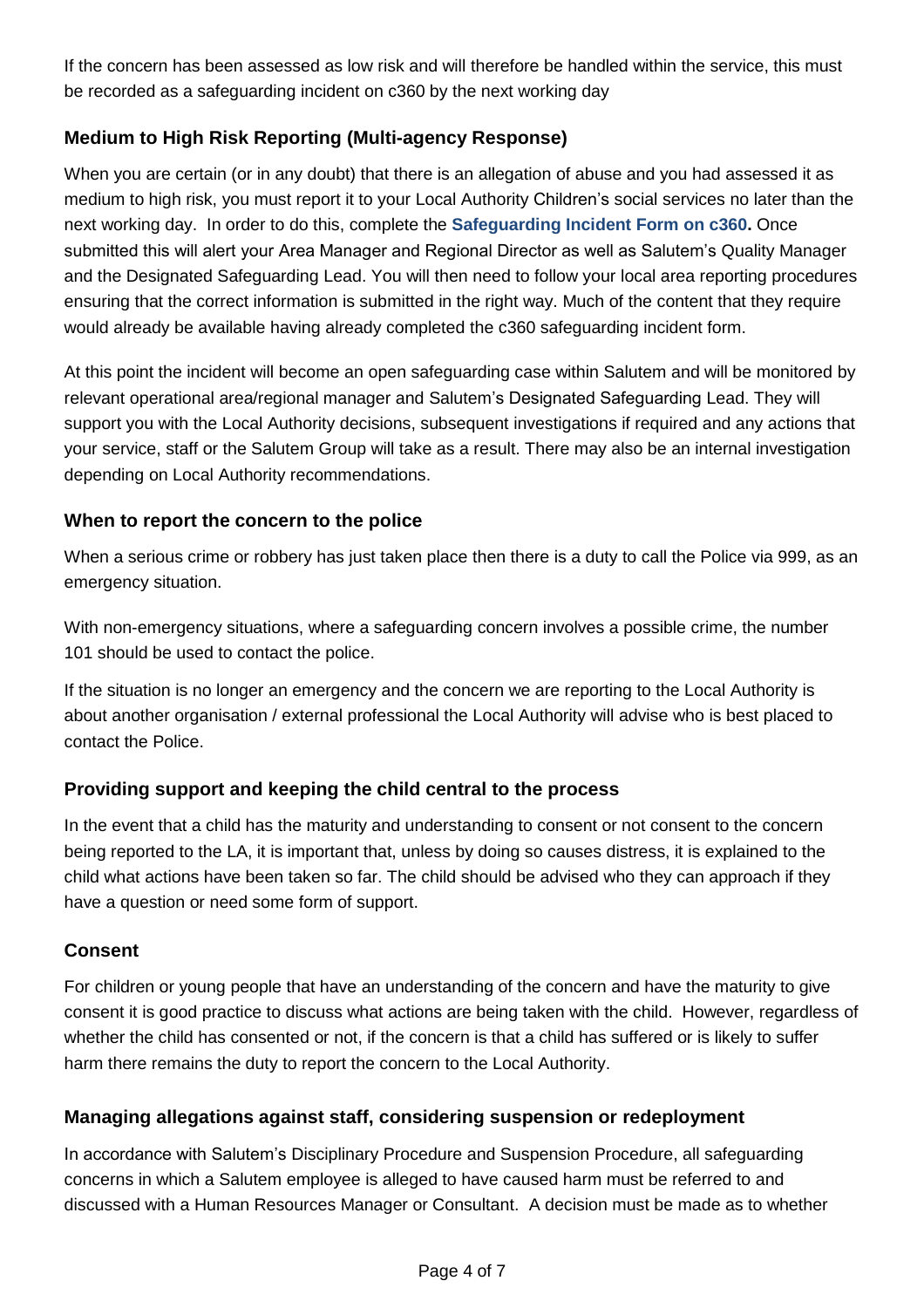suspension without prejudice is required in order to safeguard the child at risk and other children from risk of harm. It may be appropriate to redeploy an employee if this measure eliminates risk.

At the point of suspension the employee can be informed in broad terms and what the nature of the concern is, but not specific details. This is particularly important if the allegations are a possible crime, which may lead to a full police investigation. (See separate guidance on the 'Assessment of the Need for Suspension', and Salutem's Disciplinary Procedure and Suspension Procedure for guidelines on how to support staff)

## **Who else needs to be notified?**

- **The placing authority,** if different to the host authority will also need to be notified of the concern, and of the actions that have been taken.
- The relevant **Clinical Commissioning Group** will need to be notified if Health funds the child's placement.
- **The child's parents / guardians** will need to be informed of the concern and of the actions being taken to secure the safety and welfare of their child, and who else the concern is being reported to. If the concern is about the parents / guardians, they will be told following the concern being reported to the LA and/or Police and it is agreed that this is appropriate. It is best practice to be transparent, explaining what are the concerns and reasons, and the duty of care to report, however, the safety and welfare of the child concerned has to be of paramount importance.

**Do not** share the concerns with the parents/guardians if by doing so increases the risk of harm to the child or any other children, and/or the concern is about serious physical abuse or sexual abuse. In this instance seek advice prior to any discussion about the concerns with the parents/guardians.

## **When a concern is a whole-service concern (an allegation of organisational abuse)**

Before a whole-service concern is reported to the Local Authority all relevant senior and executive managers need to be made fully aware of the concern and that there is a need to report externally to the relevant Local Authority.

## **Step 3: The Local Authority Response**

In accordance with a Local Authority's thresholds for intervention how a Local Authority may respond to a concern has been divided into 4 main strands:

#### **Single-agency response**

This will be when the threshold for significant harm has not been met, or there are early signs of abuse and neglect; it is deemed proportionate that the Service acts and deals with the concern. See Guidance Document on Single-agency response.

## **Early Help Assessment (Common Assessment Framework)**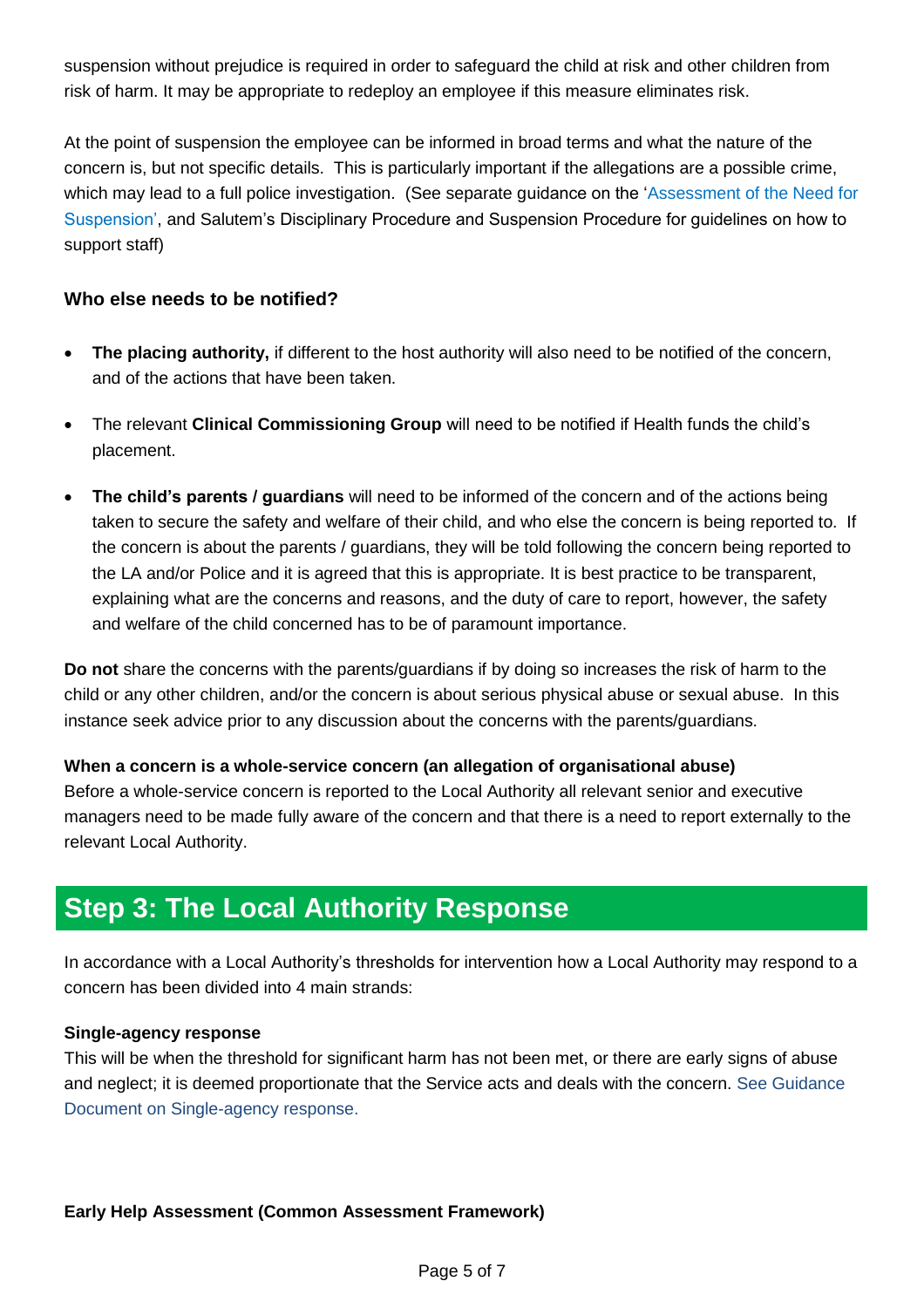This will be when children and families may need support from a wide range of local agencies. Where a child and family would benefit from a coordinated support from more than one agency (e.g. education, health, housing, police) there should be an inter-agency assessment. These early help assessments, such as the Common Assessment Framework, should identify what help the child and family require to prevent needs, including early signs of abuse and neglect, escalating to a point where intervention would be needed via a statutory assessment under the Children Act 1989. See Guidance on Early Help Assessment.

## **Statutory Assessment under Section 17 (Child in Need)**

This is when the Local Authority decides that the concern does not reach the threshold for significant harm but the child is most likely a 'child in need' and requires an assessment under Section 17 of the Children Act 1989. The majority (but not all) children that Salutem provide a service to have complex and multiple disabilities, which therefore will result in, at the very least, a response at this level. A Social Worker should lead this multi-agency assessment, which should be completed within 45 working days of the referral being accepted by the Local Authority. Service Management must contribute to the assessment as requested by the social worker. The child and family's needs and wishes must be reflected within the assessment. The Service Management is responsible for ensuring that the designated safeguarding person, line manager and all other key managers and consultants are kept updated and informed on what the Local Authority requires. See Guidance on Section 17 (Child in Need)

## **The Response- Section 47 Enquiries**

A section 47 enquiry is initiated to decide whether and what type of action is required to safeguard and promote the welfare of a child who is suspected of, or likely to be, suffering significant harm. It is carried out by undertaking an assessment; Local Authority social workers have a statutory duty to lead this assessment in accordance with Section 47 of the Children Act 1989 and it should be completed within 45 working days of the Local Authority accepting the referral. All relevant agencies and professionals (including Salutem Service Management) are required to help the Local Authority in undertaking its enquiries. A strategy meeting or discussion will be convened first to establish whether a section 47 response is required. (See Guidance on Section 47 Enquiries)

## **Other Measures to Protect**

The local authority will always try to keep children with their birth families but can look to other measures to protect if this is felt proportionate and necessary to safeguard the child/children in question; this includes application to the court for orders and police powers to protect.

# **Step 4: Case Closure**

This end process can happen at any of the steps of the process as long as the Local Authority are satisfied that there is no further risk of significant harm to the child or that risks are being appropriately assessed and managed.

Service Management must aim to get the Local Authority to confirm closure of case in writing. If not, then a detailed record must be made of when, and who was spoken with, including their professional title and what was advised. Service Management must ensure that all documentation relevant to the case,